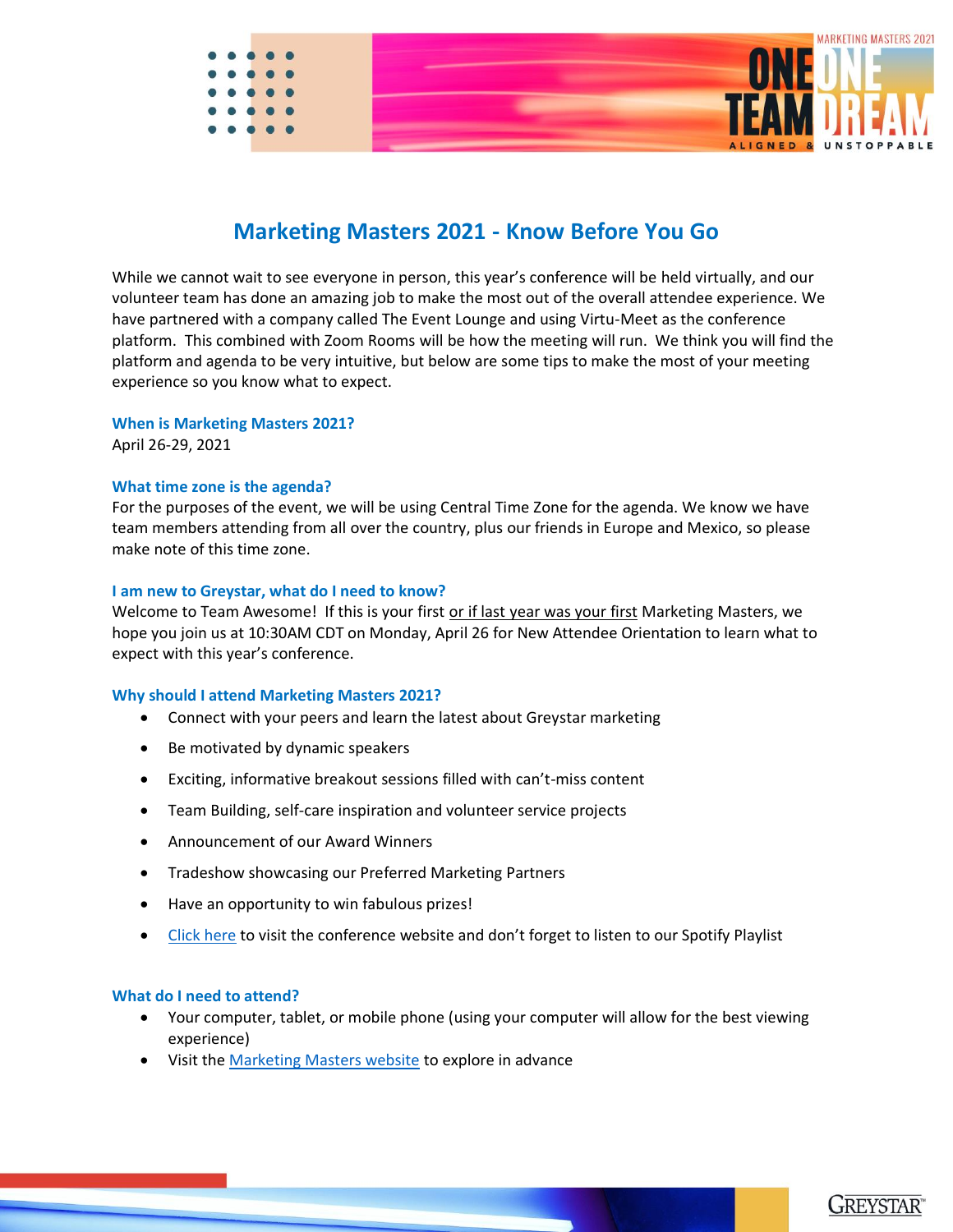

### **What internet browser should I use to access the virtual venue?**

The latest version of Google Chrome is preferred; however, Edge 16+, Firefox 60+, Internet Explorer 11+ or Safari 10+ may also be used. Having a strong internet connection and using Chrome will enhance the functionality and user experience for Virtu-Meet. Aspects such as poor internet connection, shared bandwidth, firewall issue, servers blocking required websites, etc. can impact the platform's performance.

### **How do I login?**

- Platform Link: <https://virtu-meet.com/gsmarketingmasters/>
- Login: the email address you used to register
- Password: **masters**
- The first time you log in, you will need to agree to the Virtu-Meet Terms and Conditions.
- If you experience any difficulties with logging in, click on "Trouble logging in? Click here" to send a message to the Virtu-Meet Help Desk.
- If you need to re-set your password, click on the "Forgot password" button and a temporary password will be emailed to you. Be sure to check your junk or spam folder if you do not see the reset password email in your in-box.

### **Do I need to update my profile?**

Yes, you do! Please take the time to fill out as much information as you can on your profile, including uploading a picture.

### **What if I have trouble logging in?**

If you are at home or on an unrestricted network, you should not have any issues connecting to the live stream. We have already notified the Greystar IT department to allow the following domains:

- Virtu-meet.com
- Player.postmedia.group
- Wowzaprod121-i.akamaihd.net
- Cdn.jwplayer.com
- Pmgcdn.akamaized.net
- App.sli.do

### Additionally:

- To watch replays, Vimeo must be authorized on your network
- Please ensure you have Zoom downloaded as a desktop app and it is up to date
- The live stream requires a minimum connection speed of 650 dbps to function
- Make sure your VPN is off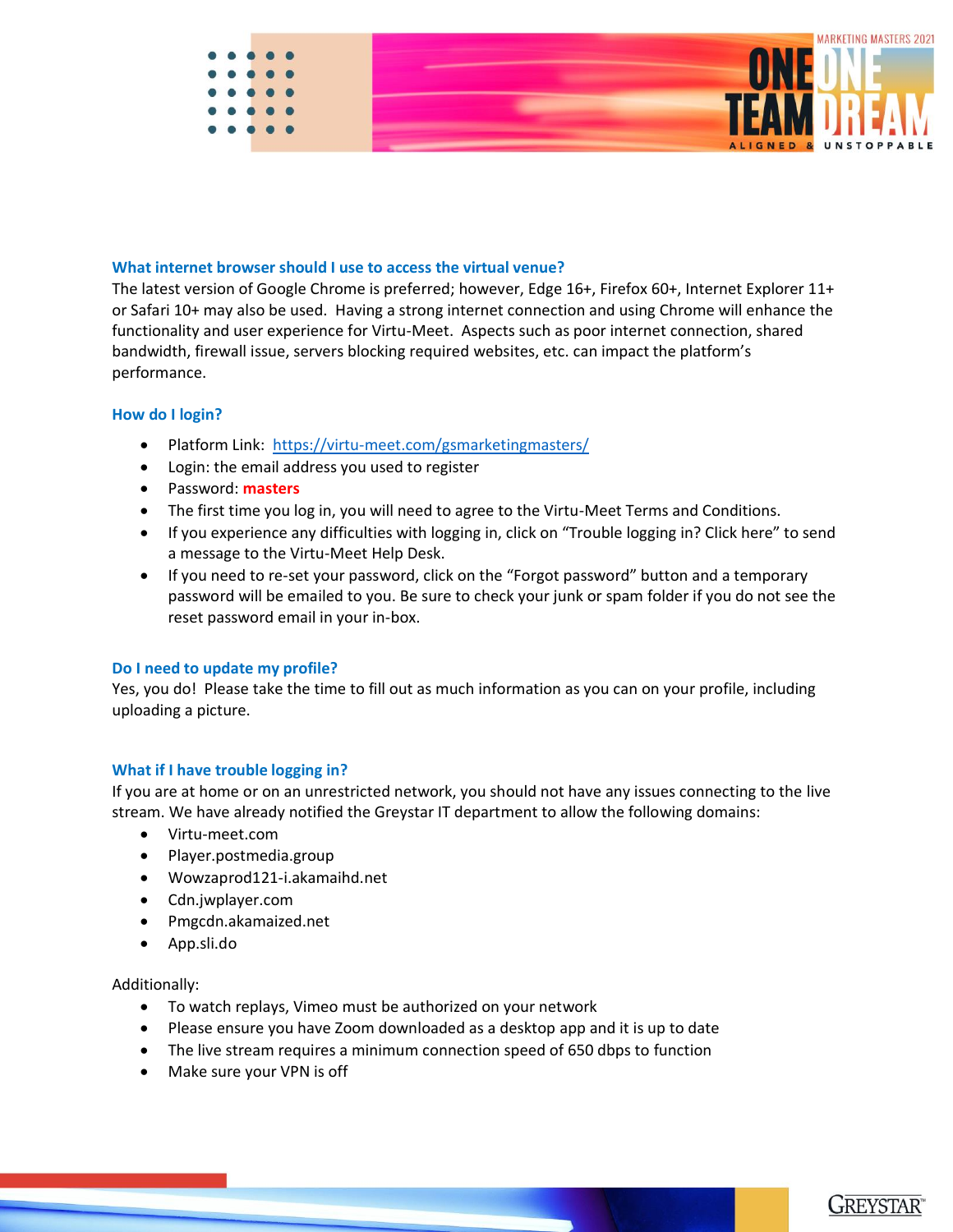

You can send an e-mail to [helpdesk@theeventlounge.com](mailto:helpdesk@theeventlounge.com) if you have questions in advance of the conference. During the conference if you have any questions or need assistance, the tech support function will be available by clicking on the "?" located in the top right-hand corner of the screen or by going to the Help Desk in the lobby.

For Greystar system-related issues (VPN, blocked website, etc), email Clint Stanley: Clint Stanley [clint.stanley@greystar.com](mailto:clint.stanley@greystar.com) or chat with him in Teams.

### **When is the Test Stream and how does it work?**

IMPORTANT: On Friday, April 23, please log-in and navigate around the platform before the conference begins so you can familiarize yourself with how the platform works and where to access the various components of the conference. Test Stream time will be from 10:00AM to 4:00PM CDT on Friday, April 23. Logging into the platform between those times on the device you will be using to access the virtual event will cut down on possible connectivity issues the day of the event.

### Link:<https://virtu-meet.com/gsmarketingmasters/>

Login: the email you used to register Temporary password: **masters**

### **Where can I find the agenda?**

Easy peasy! Simply go to the Lobby and click on the room that says Sessions. Or click on Agenda on the top menu.

### **How will the Supplier-Buyer meetings work?**

**Elite Sponsor Supplier-Buyer Meetings** will take place on Tuesday, April 27. You will be divided into two teams as follows:

- B1. Pacific Northwest and California G1. Digital Marketing
- B2. Mountain and Desert Regions G2. Student Living
- B3. Central North, Central South, Central West G3. GIG
- 
- 

### **Blue Team Green Team Contract Contract Contract Contract Contract Contract Contract Contract Contract Contract**

- 
- 
- 
- B4. Northeast Region G4. GDG and Active Adult
- B5. Southeast and Florida Regions G5. Marketing Programs and Performance,

National Client Marketing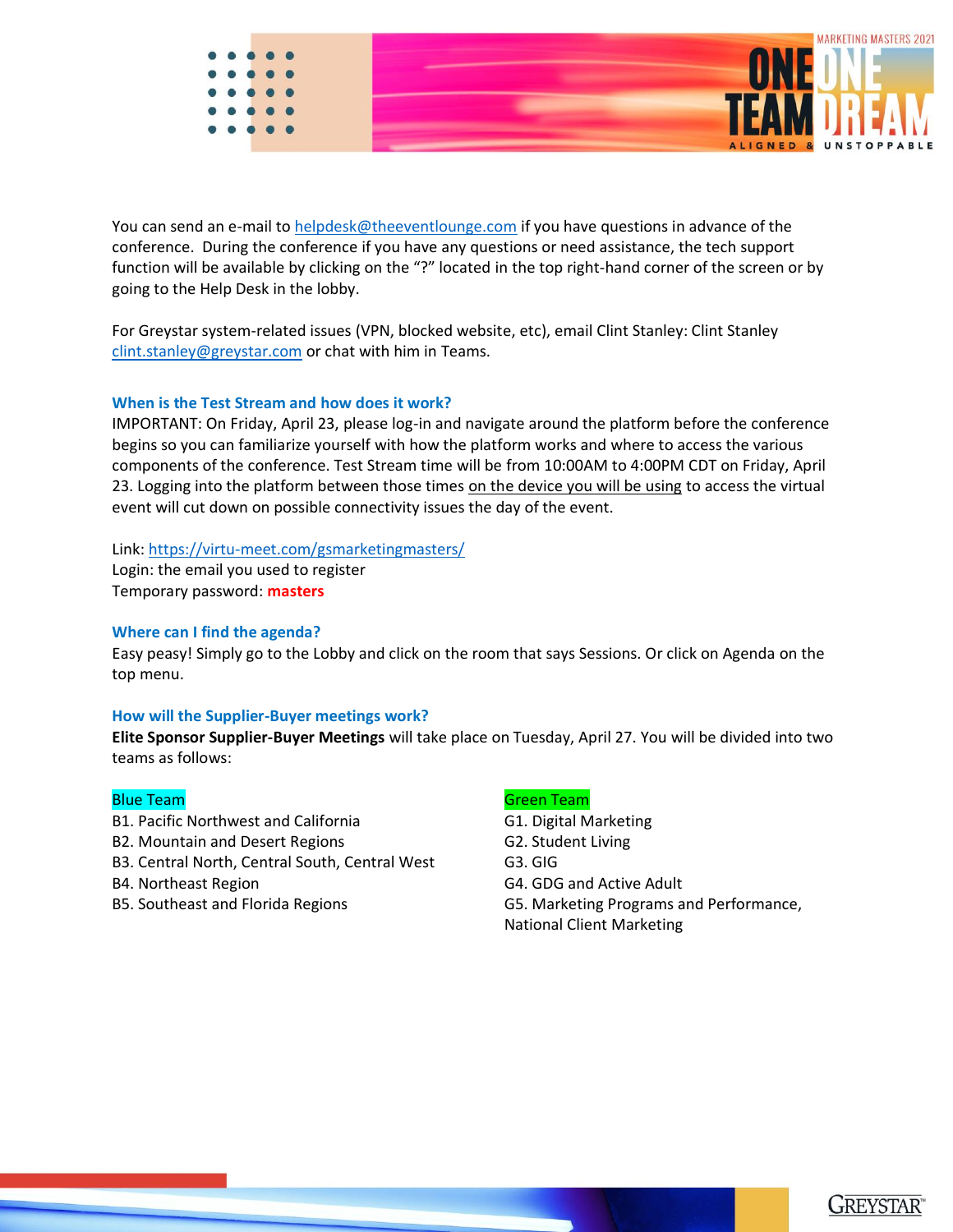

**Diamond Sponsor Supplier-Buyer Meetings** will take place on Wednesday, April 28. Please go with your respective teams as follows:

- 1. Digital Marketing 9. Northeast
- 2. Pacific Northwest 10. Southeast
- 3. California 11. Florida
- 
- 5. Desert 13. GIG
- 
- 
- 
- 
- 
- 
- 4. Mountain 12. GDG and Active Adult
	-
- 6. Central North 14. Student Living
- 7. Central South 15. Marketing Programs and
- 8. Central West **Performance, National Client Marketing**

The appointments will take place in Zoom Rooms. Please view the agenda for your team Zoom Link each day. Appointments will last 15 minutes with Elite Sponsors and 8 minutes with Diamond Sponsors. Sponsors will rotate through each Zoom Room so you do not need to do anything but connect and learn about these valuable partnerships. There will be a designated timekeeper on each Greystar team to ensure appointments stay on schedule, and who you are meeting with next in the rotation.

### **Supplier-Buyer Meeting Agendas:**

Tuesday, April 27 - Blue Team Schedule

| <b>Time</b>     | Blue 1         | Blue 2         | Blue 3         | Blue 4         | Blue 5         |
|-----------------|----------------|----------------|----------------|----------------|----------------|
| 12:30-12:45 PM  |                |                |                |                | Conversion     |
| <b>CT</b>       | Apartments.com | Yardi          | Rently         | <b>CORT</b>    | Logix          |
| 12:48-1:05 PM   | Conversion     |                |                |                |                |
| CT              | Logix          | Apartments.com | Yardi          | Rently         | <b>CORT</b>    |
|                 |                | Conversion     |                |                |                |
| 1:08-1:23 PM CT | <b>CORT</b>    | Logix          | Apartments.com | Yardi          | Rently         |
|                 |                |                | Conversion     |                |                |
| 1:26-1:41 PM CT | Rently         | <b>CORT</b>    | Logix          | Apartments.com | Yardi          |
|                 |                |                |                | Conversion     |                |
| 1:44-1:59 PM CT | Yardi          | Rently         | <b>CORT</b>    | Logix          | Apartments.com |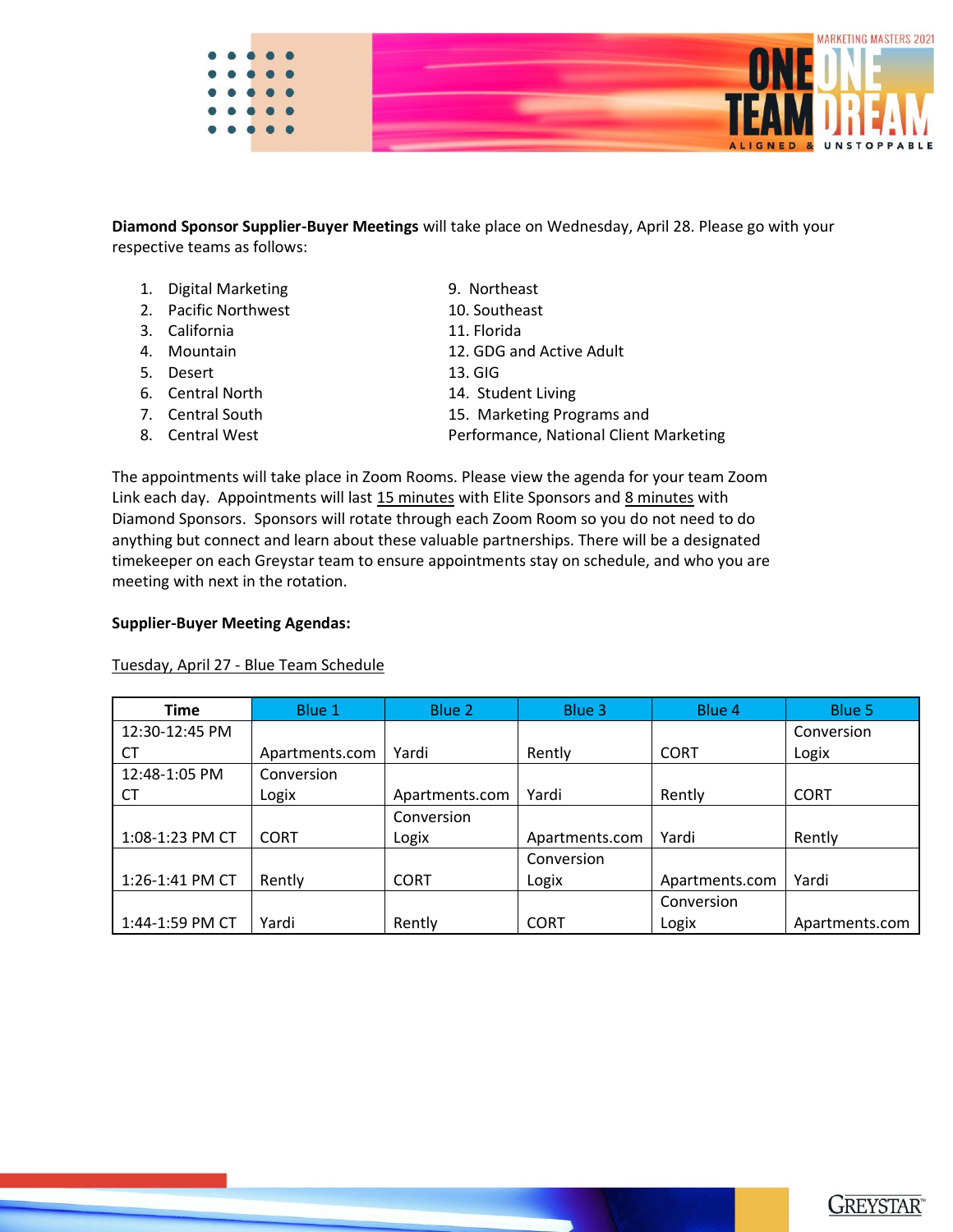

## Tuesday, April 27 – Green Team Schedule

| <b>Time</b>     | Green 1        | Green 2        | Green 3        | Green 4        | Green 5        |
|-----------------|----------------|----------------|----------------|----------------|----------------|
|                 |                |                |                |                | Conversion     |
| 2:03-2:18 PM CT | Apartments.com | Yardi          | Rently         | <b>CORT</b>    | Logix          |
|                 | Conversion     |                |                |                |                |
| 2:21-2:36 PM CT | Logix          | Apartments.com | Yardi          | Rently         | <b>CORT</b>    |
|                 |                | Conversion     |                |                |                |
| 2:39-2:54 PM CT | <b>CORT</b>    | Logix          | Apartments.com | Yardi          | Rently         |
|                 |                |                | Conversion     |                |                |
| 2:57-3:12 PM CT | Rently         | <b>CORT</b>    | Logix          | Apartments.com | Yardi          |
|                 |                |                |                | Conversion     |                |
| 3:15-3:30 PM CT | Yardi          | Rently         | <b>CORT</b>    | Logix          | Apartments.com |

Wednesday, April 28 – Diamond Sponsor Schedule

| <b>Time</b>         | Digital Marketing     | <b>Pacific Northwest</b> | <b>California</b>     | <b>Mountain</b> |
|---------------------|-----------------------|--------------------------|-----------------------|-----------------|
| 11:45-11:53 AM CT   | <b>Apartment List</b> | Zillow                   | Wpromote              | Weblisters      |
| 11:54-12:02 PM CT   | <b>Benson</b>         | <b>Apartment List</b>    | Zillow                | Wpromote        |
| 12:03-12:11 PM CT   | Engrain               | Benson                   | <b>Apartment List</b> | Zillow          |
| 12:12-12:20 PM CT   | Entrata               | Engrain                  | <b>Benson</b>         | Apartment List  |
| 12:21-12:29 PM CT   | Envida                | Entrata                  | Engrain               | Benson          |
| 12:30-12:38 PM CT   | <b>Helix</b>          | Envida                   | Entrata               | Engrain         |
| 12:39-12:47 PM CT   | In-House Agency       | <b>Helix</b>             | Envida                | Entrata         |
| 12:48-12:56 PM CT   | Jonah                 | In-House Agency          | Helix                 | Envida          |
| 12:57-1:05 PM CT    | Modern Message        | Jonah                    | In-House Agency       | <b>Helix</b>    |
| $1:06 - 1:14$ PM CT | RealPage              | Modern Message           | Jonah                 | In-House Agency |
| 1:15-1:23 PM CT     | Realync               | RealPage                 | Modern Message        | Jonah           |
| 1:24-1:32 PM CT     | Social Kapture        | Realync                  | RealPage              | Modern Message  |
| 1:33-1:41 PM CT     | Weblisters            | Social Kapture           | Realync               | RealPage        |
| 1:42-1:50 PM CT     | Wpromote              | Weblisters               | Social Kapture        | Realync         |
| 1:51-1:59 PM CT     | Zillow                | Wpromote                 | Weblisters            | Social Kapture  |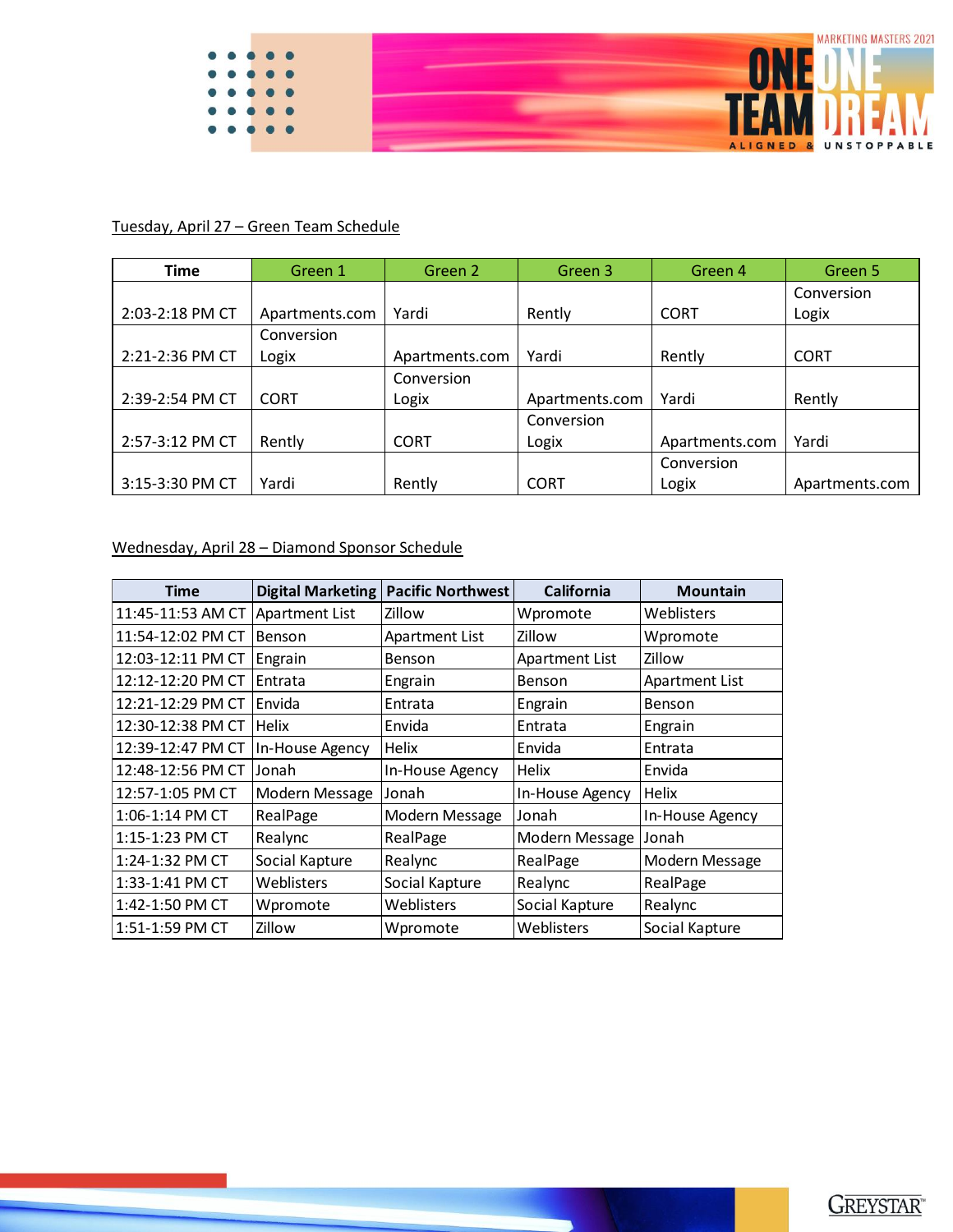

## Wednesday, April 28 – Diamond Sponsor Schedule

| Time                | <b>Desert</b>         | <b>Central North</b>  | <b>Central South</b>  | <b>Central West</b>   |
|---------------------|-----------------------|-----------------------|-----------------------|-----------------------|
| 11:45-11:53 AM CT   | Social Kapture        | Realync               | RealPage              | Modern Message        |
| 11:54-12:02 PM CT   | Weblisters            | Social Kapture        | Realync               | RealPage              |
| 12:03-12:11 PM CT   | Wpromote              | Weblisters            | Social Kapture        | Realync               |
| 12:12-12:20 PM CT   | Zillow                | Wpromote              | Weblisters            | Social Kapture        |
| 12:21-12:29 PM CT   | <b>Apartment List</b> | Zillow                | Wpromote              | Weblisters            |
| 12:30-12:38 PM CT   | <b>Benson</b>         | <b>Apartment List</b> | Zillow                | Wpromote              |
| 12:39-12:47 PM CT   | Engrain               | Benson                | <b>Apartment List</b> | Zillow                |
| 12:48-12:56 PM CT   | Entrata               | Engrain               | Benson                | <b>Apartment List</b> |
| 12:57-1:05 PM CT    | Envida                | Entrata               | Engrain               | Benson                |
| $1:06 - 1:14$ PM CT | Helix                 | Envida                | Entrata               | Engrain               |
| $1:15 - 1:23$ PM CT | In-House Agency       | <b>Helix</b>          | Envida                | Entrata               |
| 1:24-1:32 PM CT     | Jonah                 | In-House Agency       | Helix                 | Envida                |
| 1:33-1:41 PM CT     | Modern Message        | Jonah                 | In-House Agency       | <b>Helix</b>          |
| 1:42-1:50 PM CT     | RealPage              | Modern Message        | lJonah                | In-House Agency       |
| 1:51-1:59 PM CT     | Realync               | RealPage              | Modern Message        | Jonah                 |

| <b>Time</b>             | <b>Northeast</b>      | <b>Southeast</b>      | <b>Florida</b>        | <b>GDG + Active Adult</b> |
|-------------------------|-----------------------|-----------------------|-----------------------|---------------------------|
| 11:45-11:53 AM CT Jonah |                       | In-House Agency       | <b>Helix</b>          | Envida                    |
| 11:54-12:02 PM CT       | Modern Message        | Jonah                 | In-House Agency       | Helix                     |
| 12:03-12:11 PM CT       | RealPage              | Modern Message        | Jonah                 | In-House Agency           |
| 12:12-12:20 PM CT       | Realync               | RealPage              | Modern Message        | Jonah                     |
| 12:21-12:29 PM CT       | Social Kapture        | Realync               | RealPage              | Modern Message            |
| 12:30-12:38 PM CT       | Weblisters            | Social Kapture        | Realync               | RealPage                  |
| 12:39-12:47 PM CT       | Wpromote              | Weblisters            | Social Kapture        | Realync                   |
| 12:48-12:56 PM CT       | <b>Zillow</b>         | Wpromote              | Weblisters            | Social Kapture            |
| 12:57-1:05 PM CT        | <b>Apartment List</b> | Zillow                | Wpromote              | Weblisters                |
| 1:06-1:14 PM CT         | Benson                | <b>Apartment List</b> | Zillow                | Wpromote                  |
| 1:15-1:23 PM CT         | Engrain               | <b>Benson</b>         | <b>Apartment List</b> | Zillow                    |
| 1:24-1:32 PM CT         | Entrata               | Engrain               | Benson                | <b>Apartment List</b>     |
| 1:33-1:41 PM CT         | Envida                | Entrata               | Engrain               | <b>Benson</b>             |
| 1:42-1:50 PM CT         | <b>Helix</b>          | Envida                | Entrata               | Engrain                   |
| 1:51-1:59 PM CT         | In-House Agency       | Helix                 | Envida                | Entrata                   |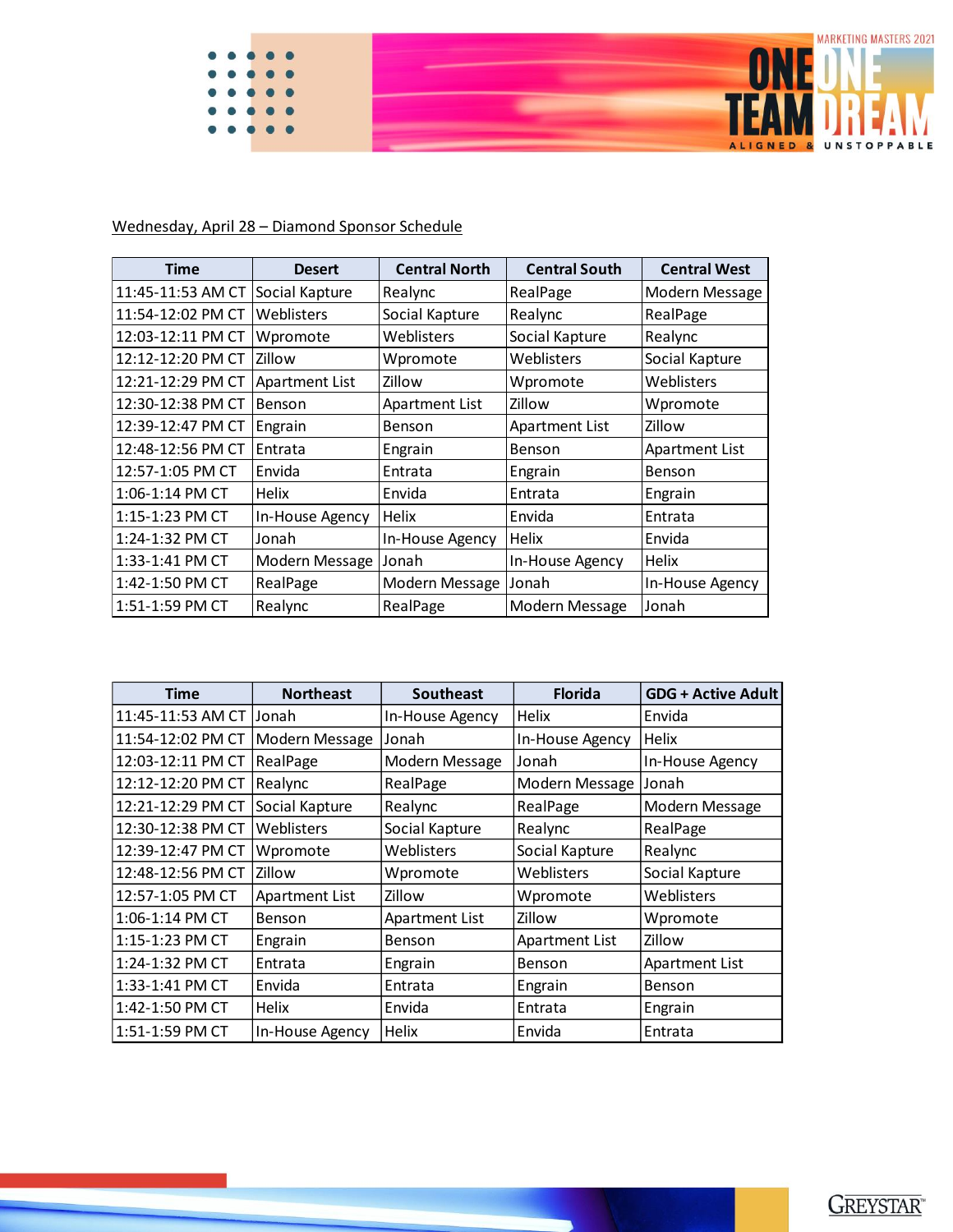

Wednesday, April 28 – Diamond Sponsor Schedule

| <b>Time</b>       | GIG                   | <b>Student Living</b> | MPP + NCM       |
|-------------------|-----------------------|-----------------------|-----------------|
| 11:45-11:53 AM CT | Entrata               | Engrain               | Benson          |
| 11:54-12:02 PM CT | Envida                | Entrata               | Engrain         |
| 12:03-12:11 PM CT | Helix                 | Envida                | Entrata         |
| 12:12-12:20 PM CT | In-House Agency       | Helix                 | Envida          |
| 12:21-12:29 PM CT | Jonah                 | In-House Agency       | Helix           |
| 12:30-12:38 PM CT | Modern Message        | Jonah                 | In-House Agency |
| 12:39-12:47 PM CT | RealPage              | Modern Message        | Jonah           |
| 12:48-12:56 PM CT | Realync               | RealPage              | Modern Message  |
| 12:57-1:05 PM CT  | Social Kapture        | Realync               | RealPage        |
| 1:06-1:14 PM CT   | Weblisters            | Social Kapture        | Realync         |
| 1:15-1:23 PM CT   | Wpromote              | Weblisters            | Social Kapture  |
| 1:24-1:32 PM CT   | Zillow                | Wpromote              | Weblisters      |
| 1:33-1:41 PM CT   | <b>Apartment List</b> | Zillow                | Wpromote        |
| 1:42-1:50 PM CT   | Benson                | <b>Apartment List</b> | Zillow          |
| 1:51-1:59 PM CT   | Engrain               | Benson                | Apartment List  |

### **How do I attend the Expo?**

You can enter the Expo from the lobby if you click on the room that says Expo, or you can access it by clicking on the Sponsor tab at the top of the platform website. Click on the sponsor you would like to visit, and you'll automatically be taken to their virtual booth. Click on "Let's Chat" button and you will find the link to the sponsor booth where you will be connected with a representative.

Official Expo times are:

- Tuesday from 3:45 pm-4:45 pm CDT
- Wednesday from 2:30 pm-3:30 pm CDT.

Bonus Expo hours:

• Lunch time on both Tuesday and Wednesday

Lunch time Expo visits are not mandatory, but if you can, please take advantage of the time to connect with sponsors and keep in mind that you will earn points by visiting sponsor booths. More points equal better changes of winning amazing prizes!

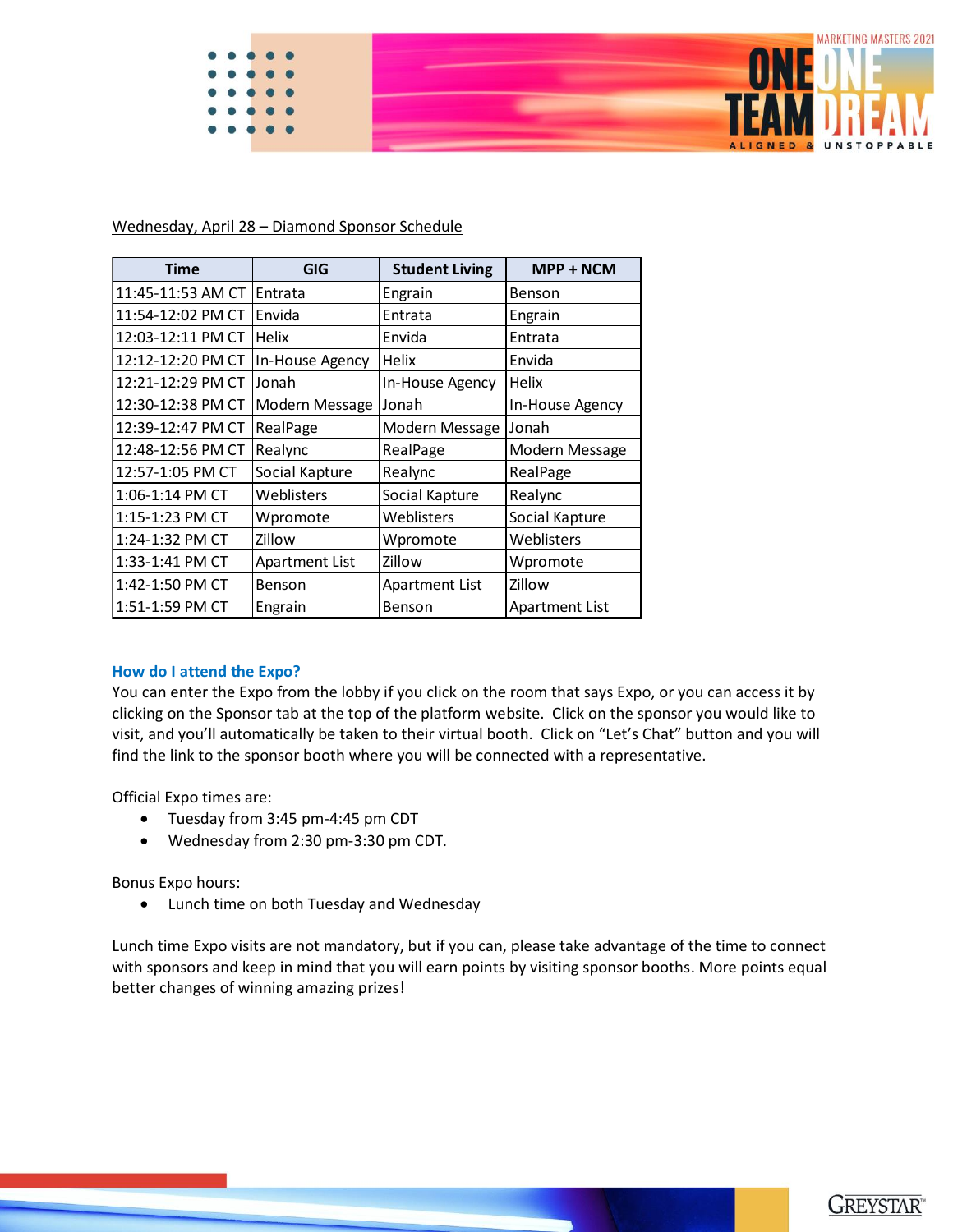

### **What do I need to do for the Awards Gala?**

Sit back and relax while we honor the best of the best Marketing team members during our Marketing Masters 2021 Awards Gala. Please make sure you turn on your cameras so you can applaud and celebrate all the winners. We have plenty of surprises you won't want to miss, so please make sure to be there and we hope you join us for the after party!

### **Are we doing anything for Team Building?**

You betcha we are! Our Team Building activity is a time-honored tradition for Marketing Masters that ties into our Greystar Community Pillars.

Sarah Chezbro and Gina Marogil will lead this inspiring session, with an inspiration talk from Michael Levin from our Active Adult team on The Social Conscience Project, and a TikTalk video from Anna Jones on Move for Hunger.

### **How do I win prizes?**

The virtual platform is designed to track your activities, so that you automatically earn points. The more sessions and booths you visit, and the more activities you participate in, the more points you earn. You will have an opportunity to earn points right up to the close of the conference. Everyone is eligible for a drawing, which we will announce after Masters! But the more points you have, the better chance of winning. So don't miss out on winning amazing prizes like the Apple Air Max Pro, Home Office Makeover, Peloton Digital Membership, Sonos Roam and lots of other prizes!

### **What do I need to do for the Kick Off party?**

Our Kick Off party is scheduled for Monday, April 26 at 3:00 pm CDT. Comedian Spencer James will be entertaining us as you create your own cocktail or mocktail from your mixology kit. Spencer will show us exactly how to make our drinks, then all you have to do is sit back and relax while he makes us laugh! Remember, you are responsible for bringing your own beverages, and always act responsibly.

### **Is there a morning workout?**

Yes! Let's Rise & Grind with pre-conference morning fitness workouts. Put your MM2021 swag on and join your teammates in these online fitness classes from Peloton:

Tuesday, April 27: Cardio Wednesday, April 28: Strength Thursday, April 29: Yoga

Classes start at 7:15 am CDT for 30 minutes, with enough time to prepare for that day's morning sessions. Just log in to the MM2021 event platform, go to the Lobby and click on the Rise & Grind room. You don't need a Peloton to participate and turning in your camera is not a requirement. Just have fun with your teammates and get a good sweat! There will be plenty of time to get you the opening sessions. See you there!